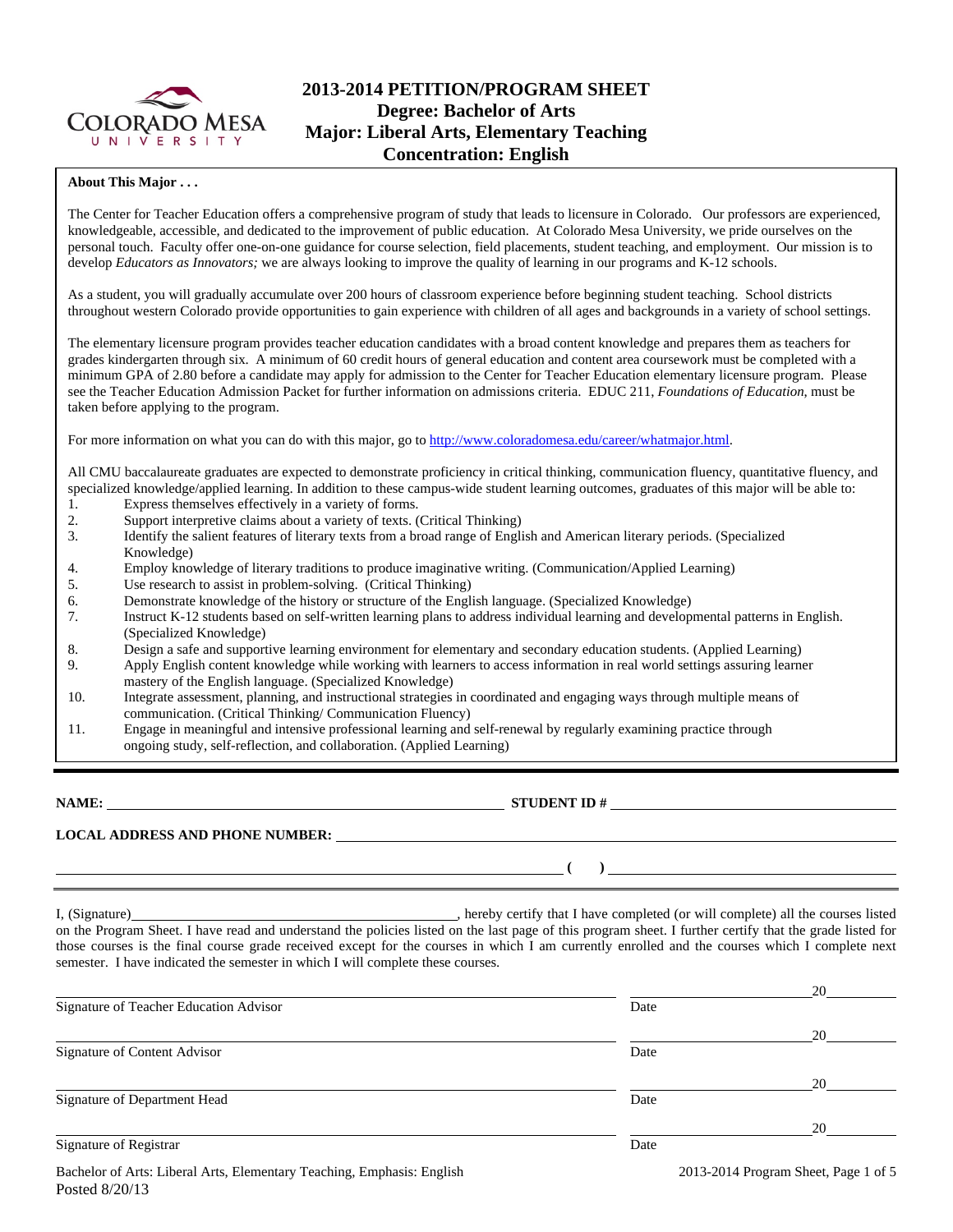#### **Students should work closely with a faculty advisor when selecting and scheduling courses prior to registration.**

Degree Requirements:

- 125-126 semester hours total (A minimum of 28 taken at CMU in no fewer than two semesters).
- 40 upper division credits (A minimum of 15 taken at the 300-400 course levels within the major at CMU).
- 2.80 cumulative GPA or higher in all CMU coursework
- 2.80 cumulative GPA or higher in coursework toward the major content area
- A cumulative grade point average of 2.8 or higher must be maintained for content courses-and overall GPA. A grade of B or better is required for all EDUC courses.
- Pre-collegiate courses (usually numbered below 100) cannot be used for graduation.
- A student must follow the CMU graduation requirements either from 1) the program sheet for the major in effect at the time the student officially declares a major; or 2) a program sheet for the major approved for a year subsequent to the year during which the student officially declares the major and is approved for the student by the department head. Because a program may have requirements specific to the degree, the student should check with the faculty advisor for additional criteria. It is the student's responsibility to be aware of, and follow, all requirements for the degree being pursued. Any exceptions or substitutions must be approved by the student's faculty advisor and Department Head.
- Foreign language proficiency must be demonstrated by high school course work (2 years), college coursework (2 semesters), or competency testing.
- When filling out the program sheet a course can be used only once.
- See the "Undergraduate Graduation Requirements" in the catalog for additional graduation information.
- Students must PASS the PLACE or PRAXIS II exam in the content area prior to beginning the internship. Also, ALL other coursework toward the degree must be successfully completed prior to the internship.
- A grade of C or better must be earned in all required courses, unless otherwise stated.

| <b>GENERAL EDUCATION REQUIREMENTS (31 semester hours)</b>                   |  |                         |
|-----------------------------------------------------------------------------|--|-------------------------|
| See the current catalog for a list of courses that fulfill the requirements |  |                         |
| below. If a course is on the general education list of options and a        |  |                         |
| requirement for your major, you must use it to fulfill the major            |  |                         |
| requirement and make a different selection within the general education     |  |                         |
| requirement.                                                                |  |                         |
| Course No Title                                                             |  | Sem.hrs Grade Term/Trns |

**English** (6 semester hours, must receive a grade of "B" or better and must be completed by the time the student has 60 semester hours.) ENGL 111 English Composition 3 \_\_\_\_\_ \_\_\_\_\_\_ ENGL 112 English Composition 3 \_\_\_\_\_ \_\_\_\_\_\_

**Math:** MATH 205 (3 semester hours) Must be taken after MATH 105. Must receive a grade of "C" or better, must be completed by the time the student has 60 semester hours. MATH 205 Elements of Mathematics II 3

**Humanities** (3 semester hours)

 $ENGL^*$ \*Chosen from 131, 132, 150, 222, 231, 232, 254, 255, 261, 262

**Social and Behavioral Sciences (6 semester hours)**<br>\*DSVC 222 **Human Growth & Dovelopment**2  $H_{\text{umon}}$  Growth & Development

|          | $\sim$ PS TC 255 Human Growth & Developments |  |  |
|----------|----------------------------------------------|--|--|
| GEOG 103 | World Regional Geography                     |  |  |
|          | *Must earn a "B" or higher                   |  |  |

| Course No Title                                                                                                                             |         | Sem.hrs Grade Term/Trns                               |
|---------------------------------------------------------------------------------------------------------------------------------------------|---------|-------------------------------------------------------|
| <b>Fine Arts</b> (3 semester hours)                                                                                                         |         |                                                       |
| <b>History</b> (3 semester hours)<br>HIST 131 United States History                                                                         | 3       |                                                       |
| <b>Natural Sciences</b> (7 semester hours, one course must include a lab)                                                                   |         |                                                       |
| <b>General Human Biology</b><br><b>BIOL</b> 101<br>BIOL 101L General Human Biology Lab                                                      | 3<br>1  |                                                       |
| <b>PHYS 100</b><br>Concepts of Physics                                                                                                      | 3       | <u> 1989 - John Barn Barn, amerikansk politiker (</u> |
| <b>OR</b><br>PHYS 105/105L Physics by Inquiry and Lab                                                                                       | 3       |                                                       |
|                                                                                                                                             |         |                                                       |
| <b>OTHER LOWER DIVISION REQUIREMENTS (6 semester hours)</b><br>Foreign Language: Proficiency must be demonstrated in college or high school |         |                                                       |
| coursework. See note in Degree Requirements.                                                                                                |         |                                                       |
| Kinesiology (3 semester hours)                                                                                                              |         |                                                       |
| KINE 100 Health and Wellness                                                                                                                | 1<br>-1 |                                                       |
|                                                                                                                                             | 1       |                                                       |
|                                                                                                                                             |         |                                                       |
| Applied Studies (3 semester hours)                                                                                                          |         |                                                       |
| SPCH 102 Speechmaking<br>Must earn a "B" or higher                                                                                          | 3       |                                                       |
|                                                                                                                                             |         |                                                       |
| <b>MAJOR REQUIREMENTS : LIBERAL ARTS CORE</b>                                                                                               |         |                                                       |
| (36 semester hours)                                                                                                                         |         |                                                       |
| <b>Literacy:</b> (9 semester hours)<br>ENGL 240 Children's Literature                                                                       | 3       |                                                       |
| ENGL 245 Imaginative Writing                                                                                                                | 3       |                                                       |
| ENGL 343 Language Systems and                                                                                                               |         |                                                       |
| <b>Linguistic Diversity</b>                                                                                                                 | 3       |                                                       |
| <b>Mathematics:</b> (6 semester hours)                                                                                                      |         |                                                       |
| *MATH 105 Elements of Mathematics I                                                                                                         | 3       |                                                       |
| MATH 301 Math for Elementary Teachers                                                                                                       | 3       |                                                       |
| * Must earn a "C" or higher                                                                                                                 |         |                                                       |
| <b>Kinesiology:</b> (3 semester hours)                                                                                                      |         |                                                       |
| <b>KINE 321</b><br>Physical Activity and Health in the                                                                                      |         |                                                       |
| Classroom                                                                                                                                   | 3       |                                                       |
| <b>Social Sciences:</b> (9 semester hours)                                                                                                  |         |                                                       |
| <b>American Government</b><br><b>POLS 101</b>                                                                                               | 3       |                                                       |
| <b>ECON 201</b><br>Principles of Macroeconomics                                                                                             | 3       |                                                       |
| History of Colorado<br><b>HIST 225</b>                                                                                                      | 3       |                                                       |
|                                                                                                                                             |         |                                                       |
| Science: (6 semester hours)<br>Chemistry and Society<br>CHEM 100                                                                            |         |                                                       |
| <b>GEOL 100</b><br>Survey of Earth Science                                                                                                  | 3<br>3  |                                                       |
|                                                                                                                                             |         |                                                       |
| Art: (3 semester hours)                                                                                                                     |         |                                                       |
| Elementary Art Ed Methods<br><b>ARTD 410*</b>                                                                                               | 3       |                                                       |
| *Prerequisites: EDUC 211, EDUC 341, EDUC 343                                                                                                |         |                                                       |
|                                                                                                                                             |         |                                                       |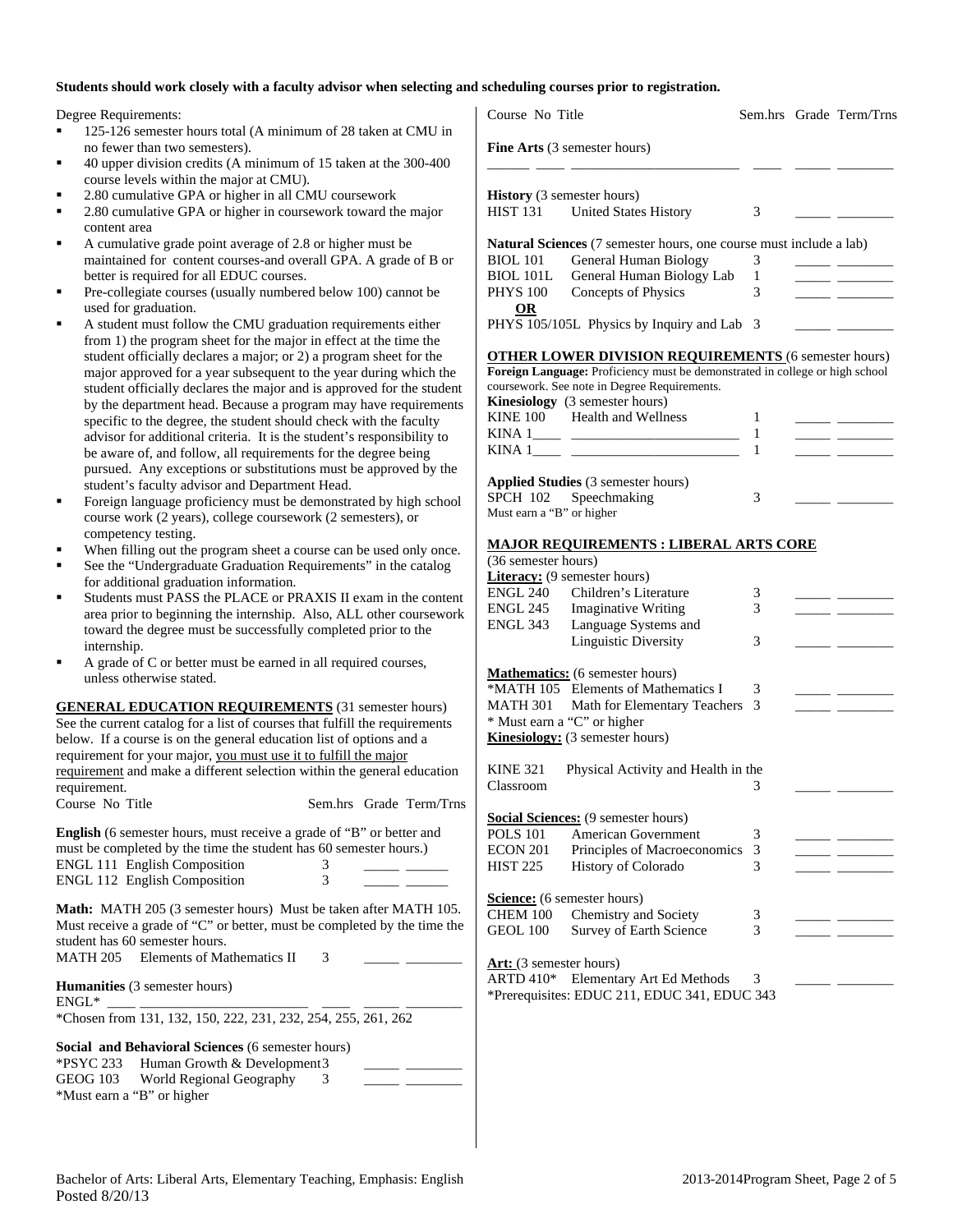| Course No | Title                                                                                                                                                                                                                                                                                                                                                | Sem.hrs Grade Term/Trns | Course No Title                                                                                   |  | Sem.hrs Grade Term/Trns |
|-----------|------------------------------------------------------------------------------------------------------------------------------------------------------------------------------------------------------------------------------------------------------------------------------------------------------------------------------------------------------|-------------------------|---------------------------------------------------------------------------------------------------|--|-------------------------|
|           | <b>ENGLISH CONTENT AREA</b> (15 semester hours)<br><b>Required Courses:</b> English 451 (3 semester hours) in addition to 12<br>Upper Division Semester Hours from choices below:<br>ENGL 451 Structure of the English<br>Language                                                                                                                   | 3                       | Upper Division English Electives: (6 semester hours)<br>Choose any two 300 or 400 English courses |  |                         |
|           | Upper Division Literature (6 semester hours) Choose two courses from<br>Upper Division Literature Electives below.<br>$ENGL$ and $I$ and $I$ and $I$ and $I$ and $I$ and $I$ and $I$ and $I$ and $I$ and $I$ and $I$ and $I$ and $I$ and $I$ and $I$ and $I$ and $I$ and $I$ and $I$ and $I$ and $I$ and $I$ and $I$ and $I$ and $I$ and $I$ and $I$ |                         |                                                                                                   |  |                         |

#### **Upper Division English Electives:** (6 semester hours)

Consult catalog and English advisor concerning prerequisites for upper division courses.

### **Elementary Education Requirements** (-38 semester hours – 840 Field Experience Hours)

\***Prerequisites:** ENGL 111, ENGL 112, SPCH 102, PSYC 233, EDUC 211 (all with a grade of B or better), and MATH 105 with grade of C or better and formal acceptance into the Teacher Education Program.

| EDUC <sub>211</sub> | Foundations of Education        | 2  |  | 20 Field Experience Hours  |
|---------------------|---------------------------------|----|--|----------------------------|
| EDUC $341*$         | Pedagogy & Assessment:          |    |  |                            |
|                     | K-6/Elementary                  | 3  |  | 20 Field Experience Hours  |
| $EDUC 343*$         | <b>Teaching to Diversity</b>    | 3  |  | 20 Field Experience Hours  |
| <b>EDUC</b> 374     | Exceptional and ELL             | 3  |  |                            |
| EDUC 378            | Technology for K-12 Educators 1 |    |  |                            |
| EDUC <sub>441</sub> | Methods of Teaching Lang.       |    |  |                            |
|                     | & Literacy: EL                  | 6  |  | 60 Field Experience Hours  |
| EDUC <sub>451</sub> | Methods of Teaching Math:       |    |  |                            |
|                     | EC/EL                           | 3  |  | 60 Field Experience Hours  |
| EDUC <sub>461</sub> | Methods of Teaching Science     |    |  |                            |
|                     | & Social Science: EC/EL         | 3  |  | 60 Field Experience Hours  |
| <b>EDUC</b> 471     | <b>Educational Assessment</b>   |    |  |                            |
| EDUC <sub>475</sub> | Classroom Management            |    |  |                            |
| EDUC 499C           | Teaching Internship/Collog.:    |    |  |                            |
|                     | EL.                             | 12 |  | 600 Field Experience Hours |
|                     |                                 |    |  |                            |

### **\*\*All EDUC prefix courses listed above must be completed with a grade of B or better to progress through the program sequence.**

### **UPPER DIVISION LITERATURE:** (6 semester hours) Chosen from:

- ENGL 301 Classical Greek and Latin Literature (3)
- ENGL 311 English Medieval Literature (3)
- ENGL 313 English Renaissance Literature (3)
- ENGL 314 American Literature to 1830 (3)
- ENGL 315 American Literature 1830-1870 (3)
- ENGL 316 American Literature 1870-1900 (3)
- ENGL 330 Women in World Thought and Literature (3)
- ENGL 335 The Bible as Literature (3)

ENGL 355 Shakespeare (3) ENGL 365 Literature for Young Adults (3) ENGL 370 Major Author (3) ENGL 435 American Literature 1900-1945 (3) ENGL 436 American Literature 1945-Present (3) ENGL 438 Ethnic Experiences in U.S. Literature (3) ENGL 440 History of the English Language (3) ENGL 470  $18^{th}$  Century British Literature (3) ENGL 471 British Romanticism (3) ENGL 475 Victorian Literature (3) ENGL 478  $20<sup>th</sup>$  Century British Literature (3)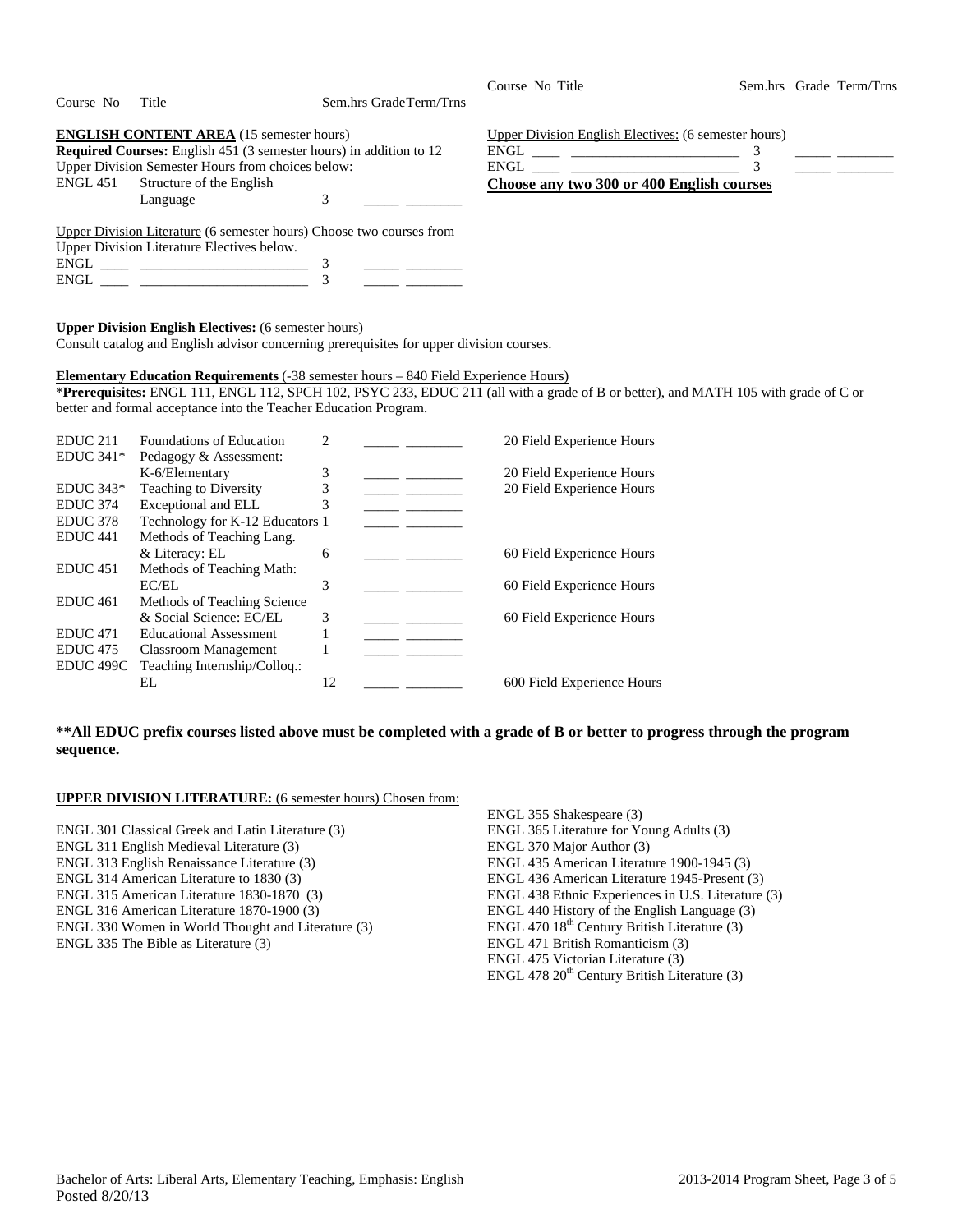# **SUGGESTED COURSE SEQUENCING FOR A MAJOR IN LIBERAL ARTS ENGLISH – LEADING TO ELEMENTARY TEACHER LICENSURE**

This is a recommended sequence of course work. Certain courses may have prerequisites or are only offered during the Fall or Spring semesters. It is the student's responsibility to meet with the assigned advisor and check the 2 year course matrix on the Colorado Mesa website for course availability.

|                                    |                                                        |                                                    | <b>FRESHMAN YEAR</b>   |                                              |                                            |
|------------------------------------|--------------------------------------------------------|----------------------------------------------------|------------------------|----------------------------------------------|--------------------------------------------|
| <b>Fall Semester</b>               |                                                        | <b>Hours</b>                                       | <b>Spring Semester</b> |                                              | <b>Hours</b>                               |
| ENGL 111                           | <b>English Composition</b>                             | 3                                                  | <b>ENGL 112</b>        | <b>English Composition</b>                   | 3                                          |
| <b>General Education Fine Arts</b> |                                                        | 3                                                  | CHEM 100               | Chemistry and Society                        | $\sqrt{3}$                                 |
| <b>HIST 131</b>                    | <b>United States History</b>                           | $\overline{\mathbf{3}}$                            | <b>SPCH 102</b>        | Speechmaking                                 |                                            |
| <b>POLS 101</b>                    | <b>American Government</b>                             | $\overline{3}$                                     | <b>GEOL 100</b>        | Survey of Earth Science                      | $\begin{array}{c} 3 \\ 3 \\ 3 \end{array}$ |
| <b>PHYS 100</b>                    | Concepts of Physics OR                                 |                                                    | <b>GEOG 103</b>        | World Regional Geography                     |                                            |
| <b>PHYS 105</b>                    | Physics by Inquiry <b>AND</b>                          | 2                                                  | <b>KINA</b>            | Activity                                     | $\frac{1}{16}$                             |
| <b>PHYS 105L</b>                   | Physics by Inquiry Lab                                 |                                                    |                        |                                              |                                            |
| KINA                               | Activity                                               |                                                    |                        |                                              |                                            |
|                                    |                                                        | $\frac{1}{16}$                                     |                        |                                              |                                            |
|                                    |                                                        |                                                    | <b>SOPHOMORE YEAR</b>  |                                              |                                            |
| <b>Fall Semester</b>               |                                                        | <b>Hours</b>                                       | <b>Spring Semester</b> |                                              | <b>Hours</b>                               |
| <b>BIOL 101</b>                    | <b>General Human Biology</b>                           | 3                                                  | <b>ENGL 240</b>        | Children's Literature                        | 3                                          |
| BIOL 101L                          | General Human Biology Lab                              |                                                    | <b>HIST 225</b>        | History of Colorado                          | 3                                          |
| <b>PSYC 233</b>                    | Human Growth and Development                           | 3                                                  | ENGL                   | General Education Humanities (English) 3     |                                            |
| MATH 105                           | <b>Elements of Mathematics I</b>                       | 3                                                  | <b>MATH 205</b>        | Elements of Mathematics II                   | 3                                          |
| ECON 201                           | Principles of Macroeconomics                           | 3                                                  |                        | <b>English Content Course Upper Division</b> | $\mathfrak{Z}$                             |
| <b>KINE 100</b>                    | <b>Health and Wellness</b>                             | $\mathbf{1}$                                       | **EDUC 211             | <b>Foundations of Education</b>              | $\frac{2}{17}$                             |
| <b>ENGL 245</b>                    | <b>Imaginative Writing</b>                             | $\frac{3}{17}$                                     |                        |                                              |                                            |
|                                    |                                                        |                                                    |                        |                                              |                                            |
|                                    |                                                        |                                                    | <b>JUNIOR YEAR</b>     |                                              |                                            |
| <b>Fall Semester</b>               |                                                        | <b>Hours</b>                                       | <b>Spring Semester</b> |                                              | <b>Hours</b>                               |
| <b>EDUC 341</b>                    | Pedagogy and Assessment: Elementary                    | 3                                                  | <b>EDUC 374</b>        | Exceptional and ELL                          | 3                                          |
| EDUC 343                           | <b>Teaching to Diversity</b>                           | 3                                                  | EDUC <sub>378</sub>    | Technology for K-12 Educators                | 1                                          |
| ENGL 343                           | Language Systems/Linguistic Diversity                  | 3                                                  | <b>MATH 301</b>        | Mathematics for Elementary Teachers          |                                            |
|                                    | KINE 321 Physical Activity and Health in the Classroom | 3                                                  | <b>ARTE 410</b>        | <b>Elementary Art Methods</b>                | $\frac{3}{3}$                              |
|                                    | <b>English Content Course Upper Division</b>           |                                                    |                        | <b>English Content Course Upper Division</b> | $\sqrt{3}$                                 |
|                                    | <b>English Content Course Upper Division</b>           | $\begin{array}{c} 3 \\ 3 \\ \hline 18 \end{array}$ | <b>ENGL 451</b>        | Structure of the English Language            | $\frac{3}{16}$                             |
|                                    |                                                        |                                                    |                        |                                              |                                            |

\*Recommendation that all English coursework be completed by the end of the student's junior year. \*\*Must be taken prior to acceptance into the Center for Teacher Education. Offered in summer, fall and spring semesters.

## **SENIOR YEAR**

| <b>Fall Semester</b> |                                            | <b>Hours</b> | <b>Spring Semester</b> | <b>Hours</b>                               |  |
|----------------------|--------------------------------------------|--------------|------------------------|--------------------------------------------|--|
| EDUC <sub>441</sub>  | Meth. of Teaching Language/Literature      |              | EDUC 499C              | Teaching Internship/Colloq.: Elementary 12 |  |
| EDUC 451             | Methods of Teaching Math                   |              | EDUC <sub>475</sub>    | Classroom Management for K-12              |  |
| EDUC 461             | Meth. of Teaching Science/Social Studies 3 |              |                        | 13                                         |  |
| <b>EDUC</b> 471      | Educational Assessment for K-12            |              |                        |                                            |  |
|                      |                                            | 13           |                        |                                            |  |